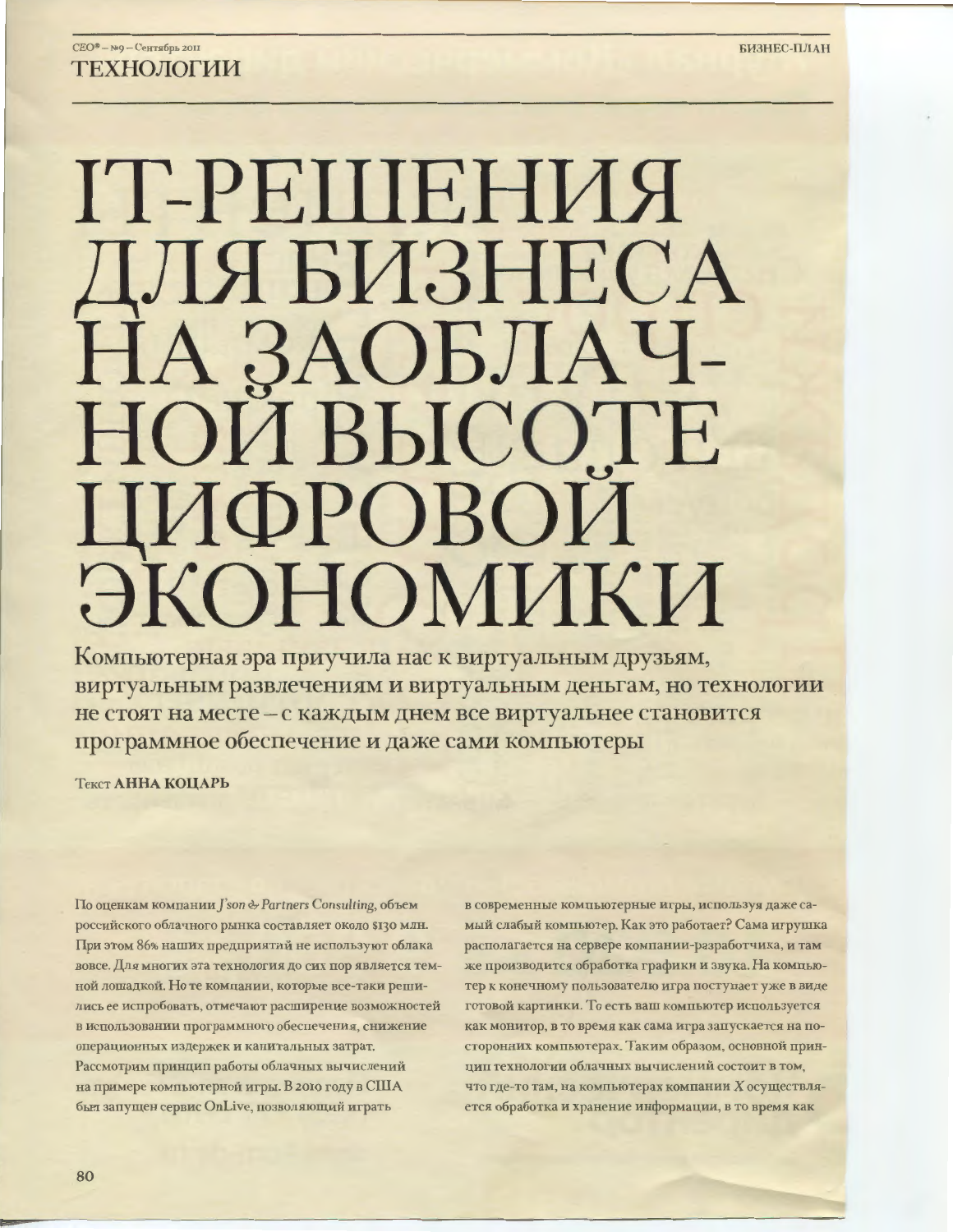# СЕО® - №9 - Сентябрь 2011 ТЕХНОЛОГИИ

## ВАЛЕРИЙ ЮРИНСКИЙ, ДИРЕКТОР ОТДЕЛЕНИЯ ТЕХНО-ЛОГИЧЕСКОГО КОНСАЛТИНГА КОМПАНИИ «ФОРС». О СОЗЛАНИИ СОБСТВЕННЫХ ОБЛАКОВ С ПОМОШЬЮ **ГОТОВЫХ РЕШЕНИИ**

Построение частных и публичных облаков немыслимо без использования высокопроизводительных систем баз ланных. Эволюционный рост систем хранения и обработки информации уже исчерпал себя, необходимы новые, революционные решения. И такое решение есть - это Oracle Exadata Database Machine - мощнейший на сегодняшний день готовый программно-анпаратный комплекс, предназначенный для достижения особо высокой скорости обработки баз данных прикладных информаци-**ОННЫХ СИСТРМ.** 

Exadata - это интегрированное, готовое к эксплуатации решение, состоящее из специально разработанного ПО, полного набора серверов, систем хранения и сетевых устройств, настроенных для наиболее эффективного их взаимодействия. Именно поэтому система так легко и быстро разворачивается и настраивается. Тем самым существенно упрощается весь процесс подготовки и запуска облачной инфраструктуры. Если применять обычные IT-средства, то развертывание вычислительного облака любого типа - публичного или частного - представляет собой сложную и трудоемкую техническую задачу. Отсутствие соответствующего опыта или несоответствие характеристик аппаратных компонентов, отобранных для строительства облака, чревато опцибками. Имея же заранее сконфигурированную программноаппаратную платформу Oracle Exadata, можно достичь поставленной цели быстро и с минимальными усилиями. Несмотря на компактность, программно-аппаратный

комплекс позволяет повысить производительность приложений в десятки раз. За счет революционной технологии обработки данных возможна вычислительная мощность, недостижимая на обычных серверах. При этом энергопотребление и стоимость эксплуатации комплекса в несколько раз ниже, чем у сравнимых по производительности обычных серверов баз данных. Высокая степень масштабирования ресурсов комплекса позволяет использовать его как инфраструктуру облачных сервисов, основанных на высокопроизводительных базах данных. Особенно эффективно использование Oracle Exadata Database Machine для сервисов Oracle on Demand или CRM on Demand.

Самостоятельно убедиться в том, какие возможности и преимущества для бизнеса открывает использование облачных технологий, можно в открытой у нас ExaStack Studio. Заказчики могут прийти к нам со своими информационными системами и протестировать их на установленной здесь Oracle Exadata Database Machine. И заодно, кстати, получить представление о качестве написания их кода, так как зачастую простая доработка программ уже ведет к росту эффективности. После проведения нагрузочного тестирования и анализа полученных результатов наши специалисты подготовят рекомендации по модификации баз данных приложений для достижения наилучших результатов работы на Oracle Exadata. Завершающим этапом станет перенос баз данных приложений на программно-аппаратный комплекс. Здесь же можно обучиться работе с ним.

компьютер Улишь отображает конечный результат. Так решаются проблемы с производительностью компьютера Y и количеством свободного места на его винчестере. Еще одно преимущество - отпадает необходимость покупать игру. Ведь очень часто совсем не хочется проходить ее еще раз. Тогда зачем платить за продукт, если можно заплатить только за время его использования? В этом и состоит второе преимущество OnLive: вы оплачиваете только время, проведенное за игрушкой. Еще один вариант внесение определенной фиксированной суммы каждый месяц. Это позволит играть во все виды игр, предоставляемые сервисом. Кстати, сейчас эту технологию взяла на вооружение компания НТС. Очень уж привлекательно выглядит идея запуска на смартфонах игрушек, картинка которых обрабатывалась бы удаленно. Качество игры при этом не зависит от мощности телефона, да и батарея садится не так быстро.

А теперь посмотрим, как данная технология может быть использована в родном офисе. Допустим, ваша компания получила крупный заказ, который нужно выполнить в сжатые сроки. Для быстрого и качественного выполнения заказа вам нужно приобрести профессональную программу. Далее вам потребуется несколько мощных компьютеров, так как на ваших «тормозах» она вряд ли заработает. Кроме того, придется нанять человека для установки и поддержки программы во время выполнения проекта. А это влетит в копеечку, к тому же на организационные моменты уйдет много времени. Куда лучше арендовать программу, заплатив только за время пользования. При этом вас не беспокоят проблемы с установкой, настройкой и поддержкой программы, а ваши компьютеры вполне справляются с функцией отображения.

Таким образом, технология облачных вычислений позволяет арендовать различные программы, а также работать в этих программах на удаленных, более мощных компьютерах, чем те, что имеются у вас в офисе. Причем вы сами можете увеличивать или уменьшать мощность арендованных компьютеров в зависимости от потребностей вашего бизнеса или конкретного проекта. Эти принципы лежат в основе деления облаков на категории. Рассмотрим две основные категории, имеющие непосредственное отношение к бизнесу.

### Программное обеспечение как сервис

Каждому знаком этот сервис не понаслышке. Почтовый ящик на mail.ru - это тоже пример программного обеспечения как сервиса. Вся ваша почта хранится на сервере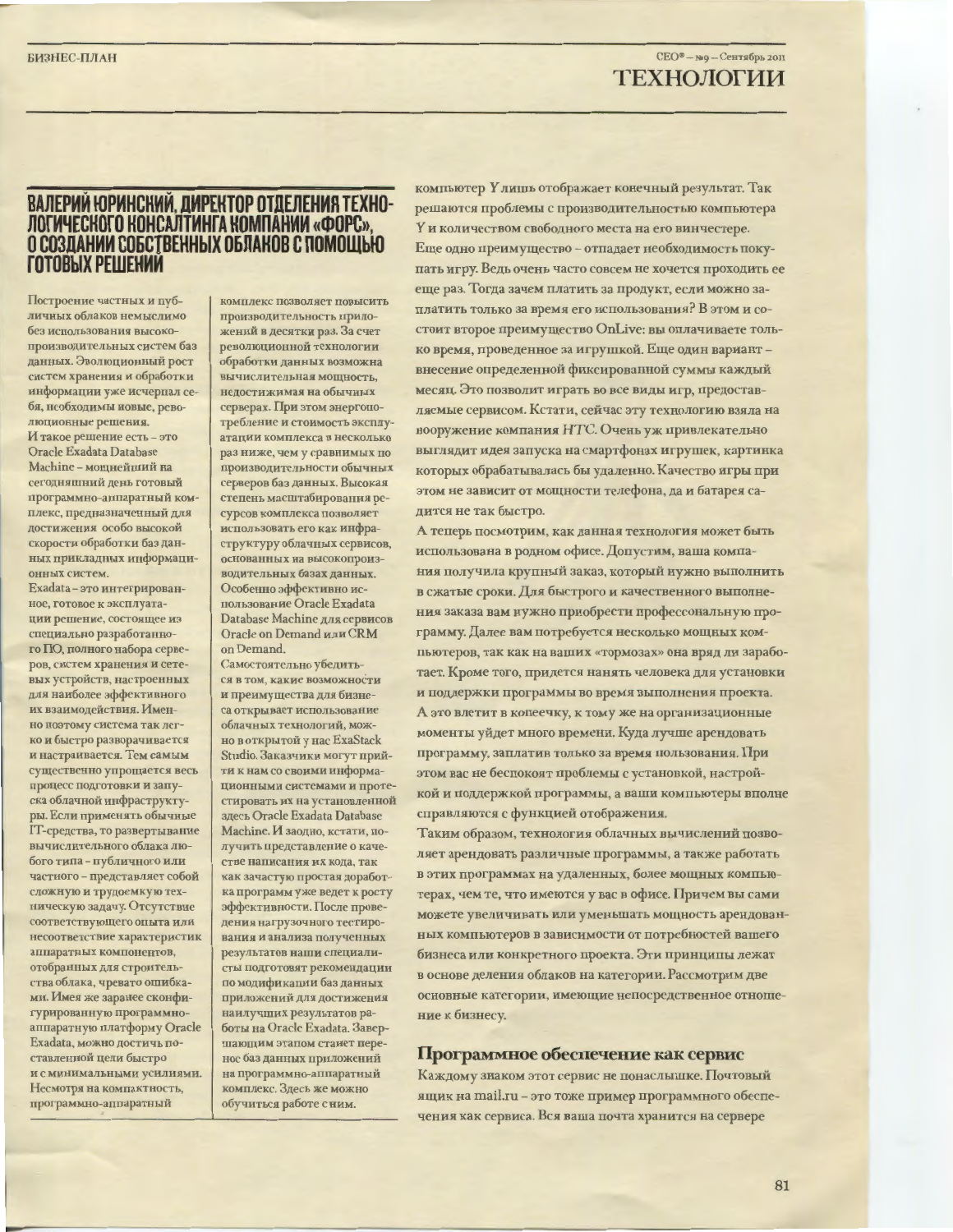# $CEO^* - PQ - C$ ентябрь 2011 **ТЕХНОЛОГИИ**



компаний, предоставляющих такую услугу бесплатно. Но как только вы захотите значительно увеличить объем почтового ящика или количество отправляемых сообщений в день, вас попросят за это заплатить. Большим компаниям с огромным потоком переписки стоит обратить внимание на более усовершенствованную корпоративную почту. Например, Microsoft Exchange Hosted позволяет организовать централизованное хранение информации, обеспечивая общий доступ к файлам и календарям. Так, информацию об изменениях в календаре, новых встречах или мероприятиях можно получить на любой смартфон. Это также упрощает процесс распределения помещений для совещаний, что является предметом конфликта в любом офисе. Стоимость сервиса - 250 руб. в месяц за пользователя при покупке пакета от 100 почтовых ящиков. Зато технология позволит уничтожить основного расточителя времени чрезмерную почтовую переписку, когда вместо работы над определенными задачами сотрудники отвечают на однотипные вопросы сразу нескольким коллегам, вместо того чтобы послать ссылку на определенный документ, находящийся в совместном доступе.

Облачными являются и программы, позволяющие работать с документами в Интернете, а не на компьютере. Например, сервисы Google Docs или Office Web Apps - это интернет-аналоги MS Office, открывающие возможность бесплатно пользоваться в Интернете такими программами, как Word, Excel или PowerPoint. Эти программы имеют привычный набор инструментов, а также функцию возвращения к любому предыдущему изменению документа. Зайти в такую программу можно с любого компьютера, подключенного к Интернету, при этом доступ защишен паролем. Есть сервисы, предлагающие пакеты необходимых программ, адаптированные к мелким или крупным организациям, по более выгодным ценам. Также можно взять в аренду программы по бухучету, логистике, управлению персоналом, складской деятельности или СRM. Оплата взимается либо ежемесячно, либо на основе объема произведенных операций. Это отличное решение для руководителей небольших компаний. Теперь они имеют возможность использовать те же инструменты, что и крупные игроки.

### Облака в руках среднего и малого бизнеса

Основной клиент вышеупомянутой услуги в Россиисредний и малый бизнес, которому раньше была не по карману покупка дорогостоящего программного обеспечения или наем персонала для его поддержки. Именно поэтому некоторые компании соблазнялись пиратскими программами. Сейчас эта тенденция угасает, в то время как ПО как услуга набирает популярность. Московская компания «Мегаплан» успешно сдает в аренду небольшим фирмам свои облачные продукты по управлению проектами, взаимоотношениями с клиентами, а также организации работы внутренних сетей компаний. В прошлом году руководство издательства «Азбука-Аттикус» арендовало программу по управлению задачами и проектами производства и осталось довольно результатами. Во-первых, это обошлось намного дешевле, чем покупка лицензионного софта, во-вторых, разработчик адаптировал продукт к конкретным требованиям издательства. Кроме того, любой сотрудник может работать в программе, находясь где угодно и с любого по мощности компьютера.

Другая компания - «СКБ Контур» - предоставляет сервис сдачи отчетности в фискальные органы практически каждому четвертому предприятию в нашей стране. Это интернет-сервис, задача которого - избавить предприятия от бумажной волокиты, подготовить и сдать через Интернет отчетность в налоговую инспекцию и другие контролирующие органы. Также компания разрабатывает ПО для бухгалтерского учета, расчета заработной платы